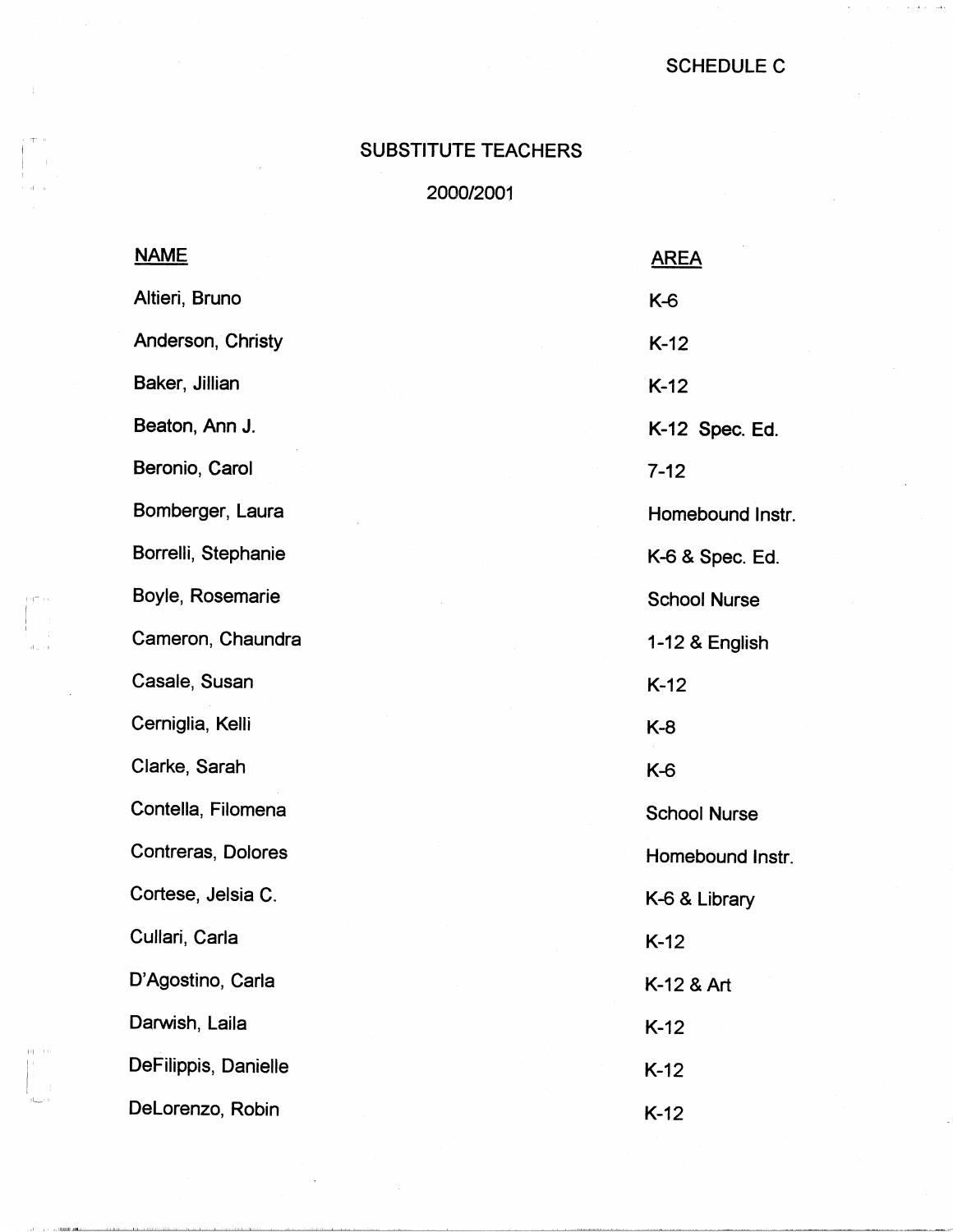|                      | DeMaio, Frank        | $1 - 12$  |
|----------------------|----------------------|-----------|
| $\ddot{\phantom{a}}$ | DePalma, Bonnie      | $K-12$    |
| m - н                | DiFiore, Mary Beth   | $K-12$    |
| $\Omega_{\rm{max}}$  | Dinan, Jane          | K-6 \     |
|                      | Doman, Diane         | $K-12$    |
|                      | Downes, Ruth E.      | K-6       |
|                      | Fenton, Steven       | $K-12$    |
|                      | Florie, Jordan       | K-6 &     |
|                      | Frannicola, Robert   | $K-12$    |
|                      | Gagnon, Doreen       | Scho      |
|                      | Gilbert, Marcia      | $6 - 8 &$ |
|                      | Golia, Mary          | K-6       |
| qm a                 | Guancione, Karen     | $K-12$    |
|                      | Guerriero, Angela M. | $K-12$    |
|                      | Hasselbrook, Audrey  | K-6       |
|                      | Herson, John         | $6 - 12$  |
|                      | Holly, Sheryl        | K-6       |
|                      | Hresko, Aileen       | K-8       |
|                      | Isgro, Robyn         | $K-12$    |
|                      | Jimenez, Nicolas     | $9 - 128$ |
|                      | Kerber, Alison S.    | $K-12$    |
|                      | Keseling, Sharon     | Schoo     |
| 四一旦                  | Lewis, Phyllis       | $1 - 4$   |
| $H_{\rm tot}$        | Linfante, Aimee J.   | K-6 &     |
|                      | Locascio, Amelia     | K-6       |

, er

1'1- !

Spec. Ed. & **Homebound** 2 & Phys. Ed. & Homebound ool Nurse & Homebound 2 Music & Spec. Ed. 2 & Spec. Ed. 2 & History ool Nurse & Spanish

 $\ddotsc$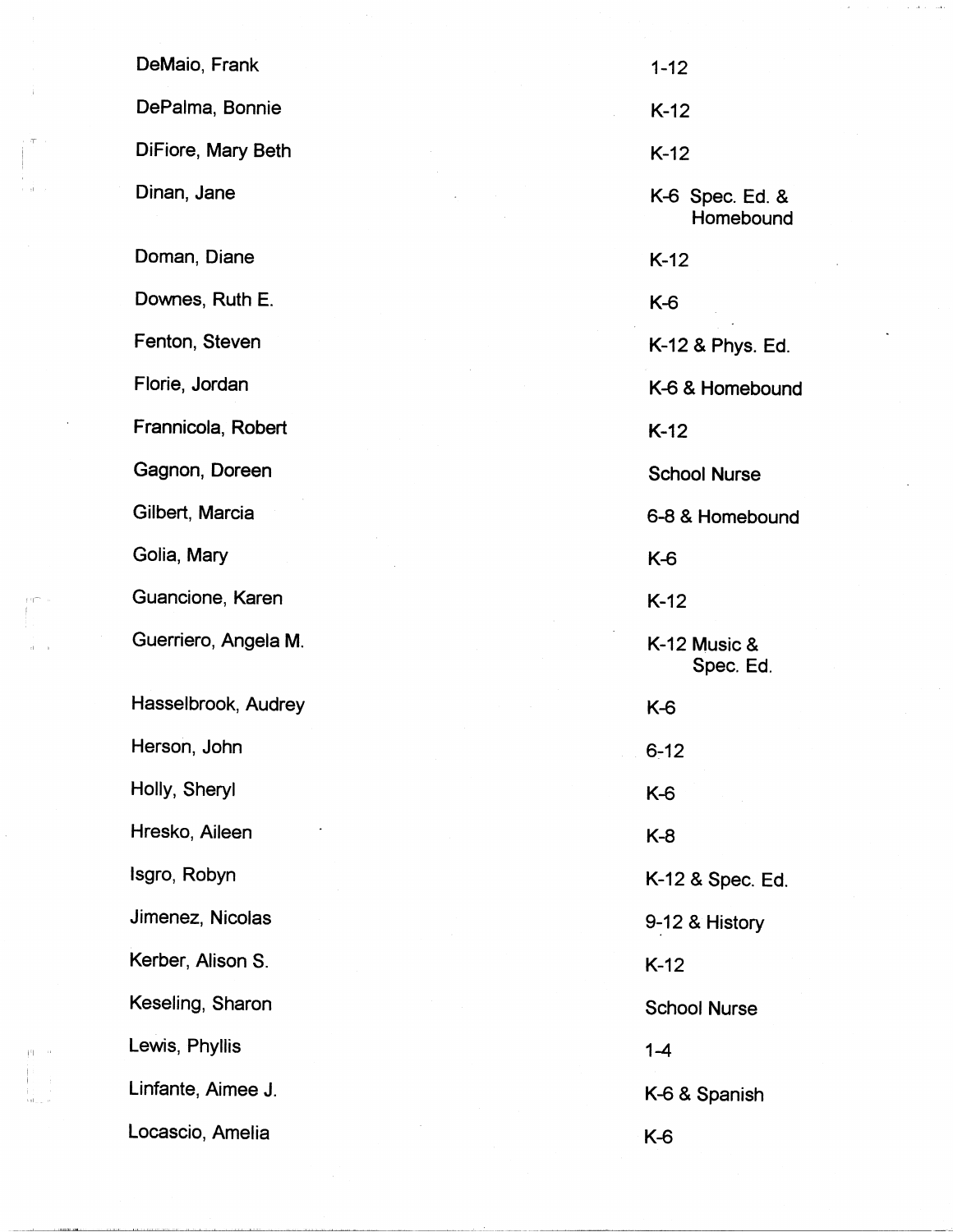|                                 | LoRe, Carmen              | $K-12$              |
|---------------------------------|---------------------------|---------------------|
| $\mathsf{T}^{\ast} \rightarrow$ | Luzzi, Christa            | $K-8$               |
|                                 | Lynch, Cynthia            | K-6                 |
|                                 | Maggiano, Pamela          | K-6                 |
|                                 | Mainiero, Rebecca J.      | $K-12$              |
|                                 | Marchese, Debra           | K-8 & Spec. Ed.     |
|                                 | Mattone, Eileen           | K-6                 |
|                                 | Mazurkiewicz, Christopher | K-12 & Phys. Ed.    |
|                                 | Mazza, Denise             | $K-12$              |
|                                 | McCarter, Margaret        | <b>School Nurse</b> |
|                                 | Meekins, Thomas           | $K-12$              |
|                                 | Miller, Carol A.          | $K-12$              |
| $\Gamma^{\rm{max}}=0$           | Musciotto, Joseph         | $K-12$              |
|                                 | Nicastro, Joseph          | $K-12$              |
|                                 | Nicholas, Laola           | Homebound Instr.    |
|                                 | Norton, Denise            | <b>School Nurse</b> |
|                                 | Palestina, Lisa           | $1 - 6$             |
|                                 | Palma, James              | $7 - 12$            |
|                                 | Palmieri, Josephine       | Homebound Instr.    |
|                                 | Patel, Ashwin J.          | $K-12$              |
|                                 | Phillips, Bruce           | K-12 Vocal Music    |
|                                 | Piacenza, Valerie         | Homebound Instr.    |
|                                 | Picciano, Laura           | $K-12$              |
|                                 | Pintado, Juan             | $K-12$              |
|                                 | Posternock, Jennifer      | $K-12$              |

 $\label{eq:2} \begin{aligned} \mathbf{a}_{\text{max}} & = \mathbf{a}_{\text{max}} \\ \mathbf{a}_{\text{max}} & = \mathbf{a}_{\text{max}} \end{aligned}$ 

''I 11

 $\begin{split} \mathcal{E} &= \mathbb{E} \left( \left\{ \frac{2\pi}{\pi} \right\} \right) \mathbb{E} \left( \left\{ \frac{2\pi}{\pi} \right\} \right) \mathbb{E} \left( \left\{ \frac{2\pi}{\pi} \right\} \right) \mathbb{E} \left( \left\{ \frac{2\pi}{\pi} \right\} \right) \mathbb{E} \left( \left\{ \frac{2\pi}{\pi} \right\} \right) \mathbb{E} \left( \left\{ \frac{2\pi}{\pi} \right\} \right) \mathbb{E} \left( \left\{ \frac{2\pi}{\pi} \right\} \$ 

 $\vert \cdot \vert$ 

 $\sim 3^{\circ}$ 

 $\frac{1}{2}$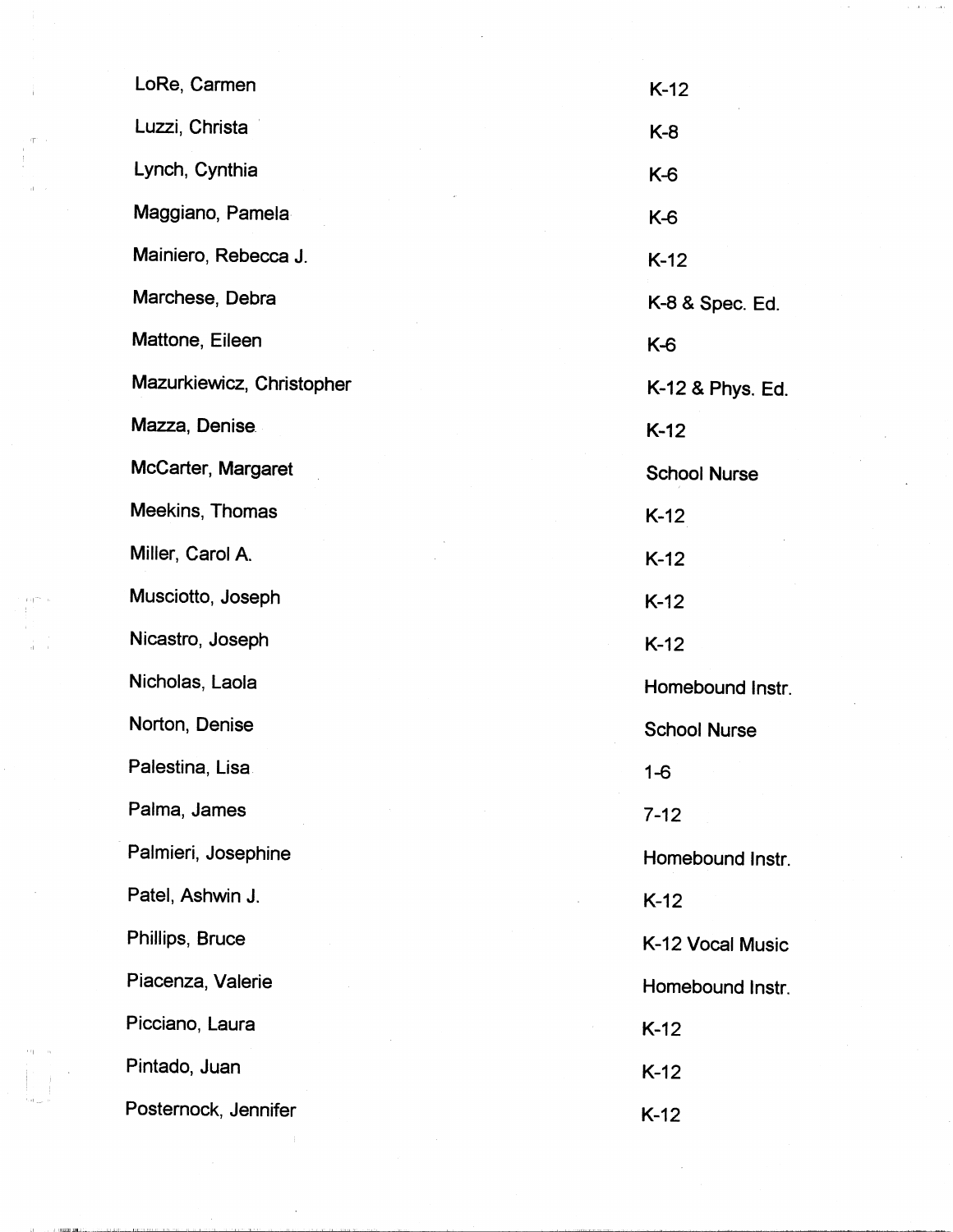| Puzio, Kristen        | K-8              |
|-----------------------|------------------|
| Reed, Cheryl          | K-12 & Art       |
| Reid, Laura           | K-6              |
| Rempusheski, Kathy    | $K-12$           |
| Rizzi, Michele        | K-6              |
| Robertazzi, Marisa    | K-8 & Homebound  |
| Rose, Joseph          | $K-12$           |
| Rose, Thomas S.       | K-6              |
| Ross, Laura J.        | K-6              |
| Russo, Anna L.        | $K-12$           |
| Samet, Peter          | K-6              |
| Sasso, Frank          | K-6              |
| Scarpelli, Anthony    | $K-12$           |
| Schmidig, Ernie       | $K-12$           |
| Scotti, Jason C.      | $K-12$           |
| Sellari, Donald       | $K-12$           |
| Shepard, Vernon       | $K-12$           |
| Shukla, Gopa B.       | $7 - 12$         |
| Slattery II, Kevin P. | $K-12$           |
| Stivale, Sharon       | K-6 & Spec. Ed.  |
| Stockhausen, Gina M.  | K-6              |
| Straface, Domenick    | $K-12$           |
| Strumolo, Christopher | K-12 & Phys. Ed. |
| Tatulli, Jessica      | $K-12$           |
| Testa, Andrea         | K-6 or 9-12      |
| Testa, Deborah M.     | $K-12$           |

المقدار الأربعي.<br>وفيا

 $\mathcal{A}^{(1)}$ 

 $\label{eq:2} \frac{1}{2} \int_{0}^{2\pi} \frac{1}{2} \, \mathrm{d} \xi \, \mathrm{d} \xi$ 

 $\mathcal{X}^{(n)}$ 

 $\frac{1}{2\Gamma} \left( \frac{1}{2} \right)$ 

 $\begin{aligned} \mathcal{L}(\mathbf{I}) &= \mathbf{0} \,, \\ \mathbf{I} &= \begin{bmatrix} \mathbf{I} & \mathbf{I} \\ \mathbf{I} & \mathbf{I} \\ \mathbf{I} & \mathbf{I} \end{bmatrix} \\ \mathbf{I} &= \begin{bmatrix} \mathbf{I} & \mathbf{I} \\ \mathbf{I} & \mathbf{I} \end{bmatrix} \,, \end{aligned}$